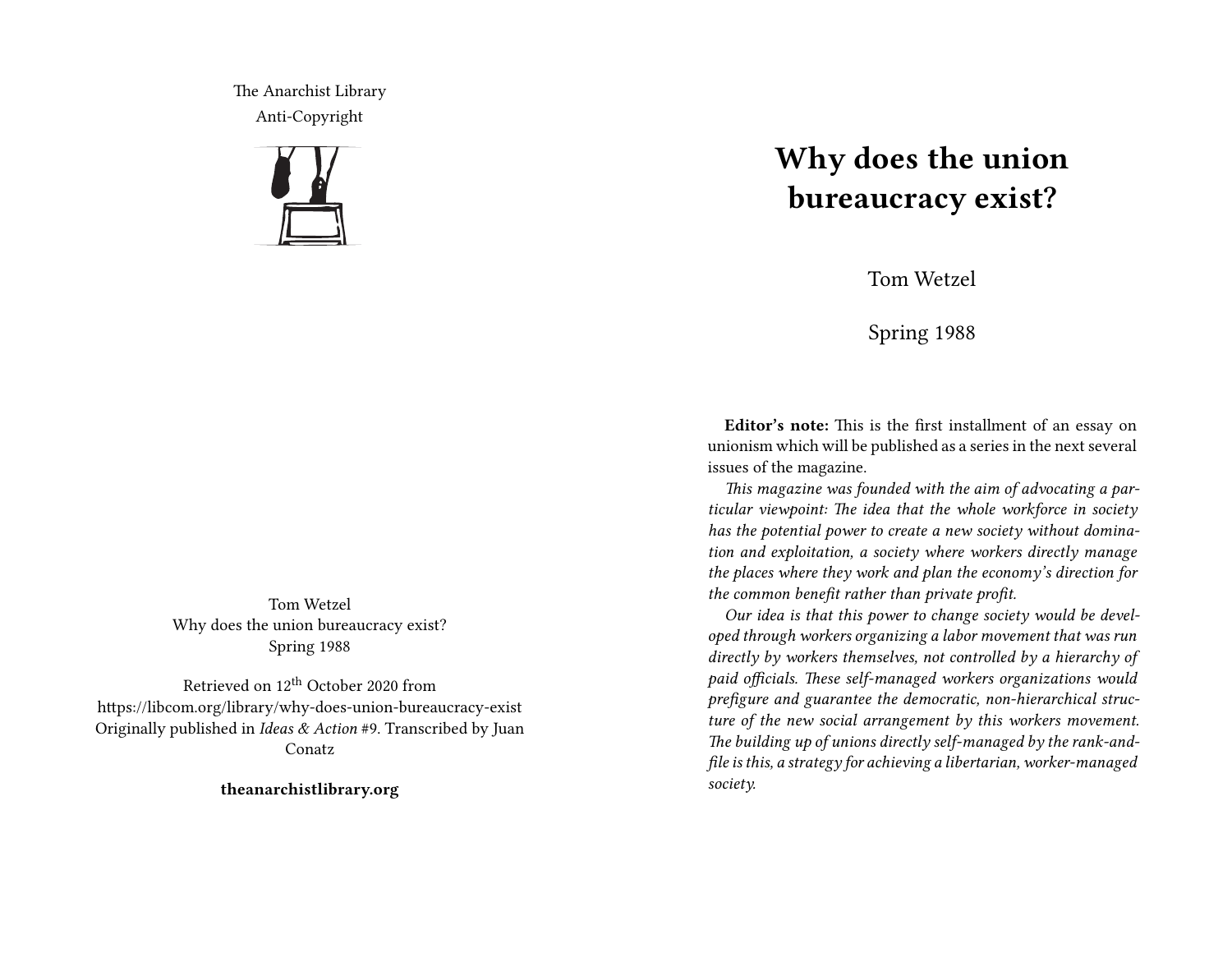*But this strategy immediately raises many questions. Can unionism be a force for fundamental social change in the direction of workers control? And what should be our stance towards the AFL-CIO-type unions? Can these unions be transformed? Is it inevitable that unions should become bureaucratic? In order to answer such questions, we need to consider why the labor movement is presently dominated by the top-down, conservative bureaucracies of the AFL-CIO-type.*

If we look back over the history of worker struggles, we find that unionism has not developed in a steady, continuous way. On the contrary, workers organization has tended to make major advances only during certain periods, periods characterized by more widespread worker participation and solidarity in conflicts with the employing class.

Such periods often see the rise of new types of organizations, and the sudden spread of new tactics and actions. The city-wide general strikes of 1934, the sudden growth of new unions in the mid '30s, and the quick spread of the sitdown strikes in 1937 attest to the wider and deeper solidarity that was being manifested by workers in that decade. The greater willingness of people to support each other in struggles, and the wider participation of workers, made for greater impact on society.

A united workforce has potential power only because nothing can be produced and distributed without our labor. But people are not going to count on this power in considering their options in society as long as it remains dormant. Ideas about changing society are more likely to make sense to people in a period when workers are building a movement that actually displays this power. As the working class becomes more united through collective struggle, this changes the sense of power people have.

cause a fundamental purpose of the officialdom is preserving their organization as an institution within capitalist society.

A good example of officials "moving to the left" in response to an upsurge of rank-and-file activism is the rise of the Congress of Industrial Organizations (CIO) in the mid-1930s. I will discuss the rise of the CIO, and the consolidation of bureaucratic unionism during World War II, in the next issue.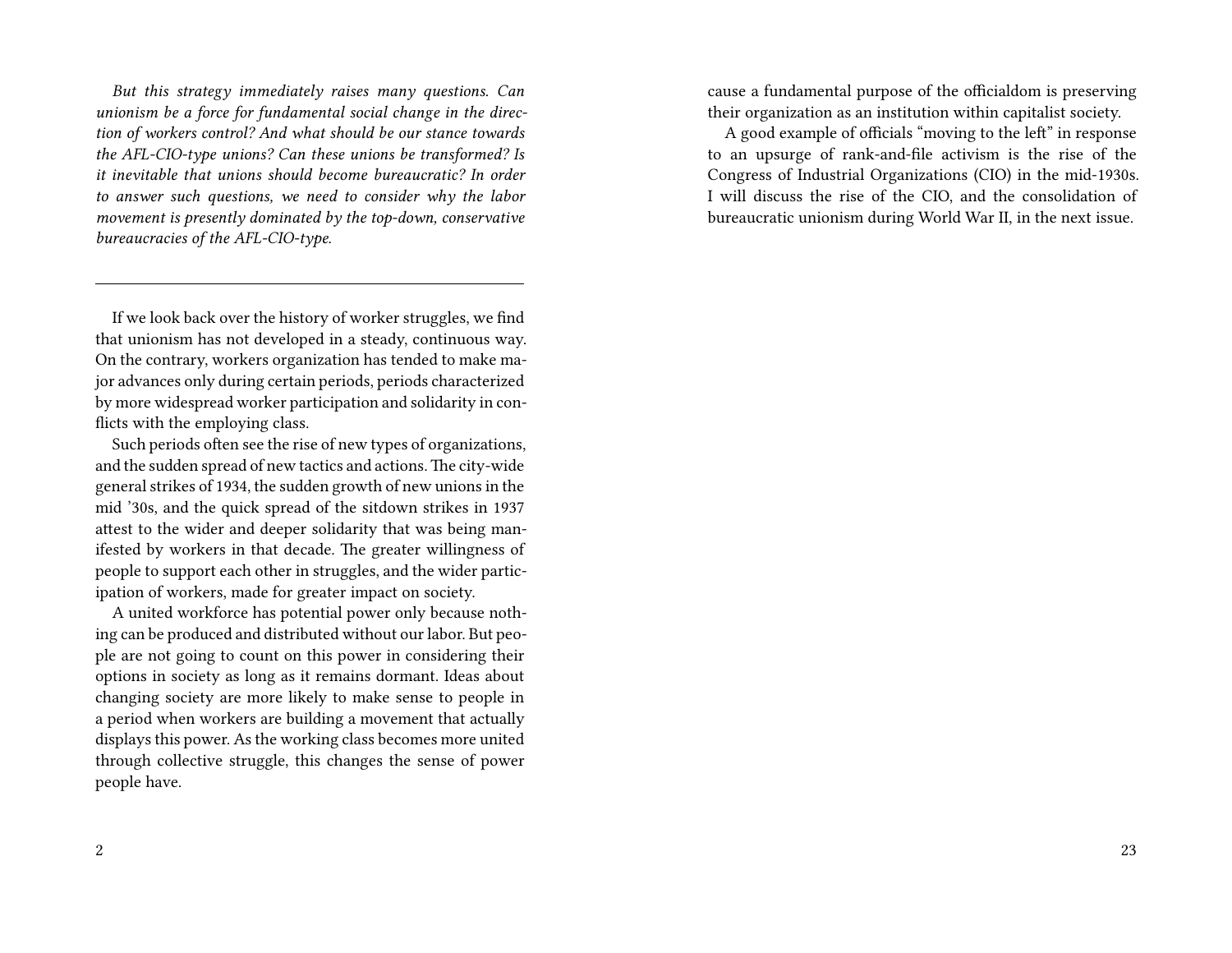worker protest within the limits of the prevailing contractual and legal relationships with the employing class.

Their dual function reflects the fact that the legal, contractual relations with the bosses are a trade-off: Workers get certain concessions from management but workers are required to also make concessions and the unions are expected to make sure that the rank-and-file keep their part of the bargain.

In the process, the unions are turned into enforcers of "industrial discipline." If workers become fed up with ineffective grievance machinery or bureaucratic union inertia and begin to take direct action together, such as a wildcat strike or some other "unauthorized" action, the union officials may very well try to crush it.

The low level of worker participation in struggles during "normal" times makes it easier for the bureaucratic unions to function as the channel for workers' protest. During a time of labor upsurge, on the other hand, when rank-and-file participation becomes more widespread and workers begin to reach out across divisions, new organizations tend to emerge outside the framework of the older union structures which have become bureaucratized. That happens precisely because the top-down structures of such unions have made them unsuited to carrying the struggle beyond the "normal" channels of institutionalized dealings between unions and management. The creation of new organization thus becomes necessary as workers move to take over more direct control of their struggles with the employing class.

*After* a new upsurge begins to emerge, and stirrings at the base show signs of building a new movement outside the control of the existing labor officialdom, we *are* likely to see some of the officials break away "to the left", at least in rhetoric. But in giving lip service to the new concerns of the rank-and-file, their aim will be to contain the new stirrings within the limits of what they think the employing class will accept. That's be-

It is only during a period when the working class begins to develop this sort of united movement that talk of social change in the direction of workers management of the economy can make sense. For, it is only the working class *as a whole* that *could* replace capitalism with a society where workers are no longer exploited by bosses. Any group smaller than the whole working class is merely one special interest group and only has the power to fight for adjustments in its position within the system, not a complete change of system.

During such a period of heightened struggle, workers begin to act in ways that are revolutionary. The famous sit-down strike at General Motors' huge complex in Flint,Michiganin 1937 is an example. Even though many probably most of the participants in that sit-down did not consciously desire a revolution against capitalism yet the sit-down strike was, in itself, a revolutionary act. To seize possession of a General Motors factory, at a time when even the right to picket was not securely recognized in law in this country, was a revolutionary challenge to capital. And that's how the companies saw it at the time. Even though the workers didn't take over the factory to reorganize production for the common social benefit, it was a blow against employer's property rights

The sit-down strikes also tended to be organized directly by the workers themselves, not allowing outside control, not even by the United Auto Workers union hierarchy. Frank Marquart a participant in the early union struggles in the auto industry describes the way workers organized during the Detroit Dodge sitdown in April of '37:

Invariably when workers take over a plant or city (during a general strike) they set up committees. This was the first thing the sit-downers did in the Dodge plant. A plant protection committee was delegated to see that no damage was done to company property. A member of that committee told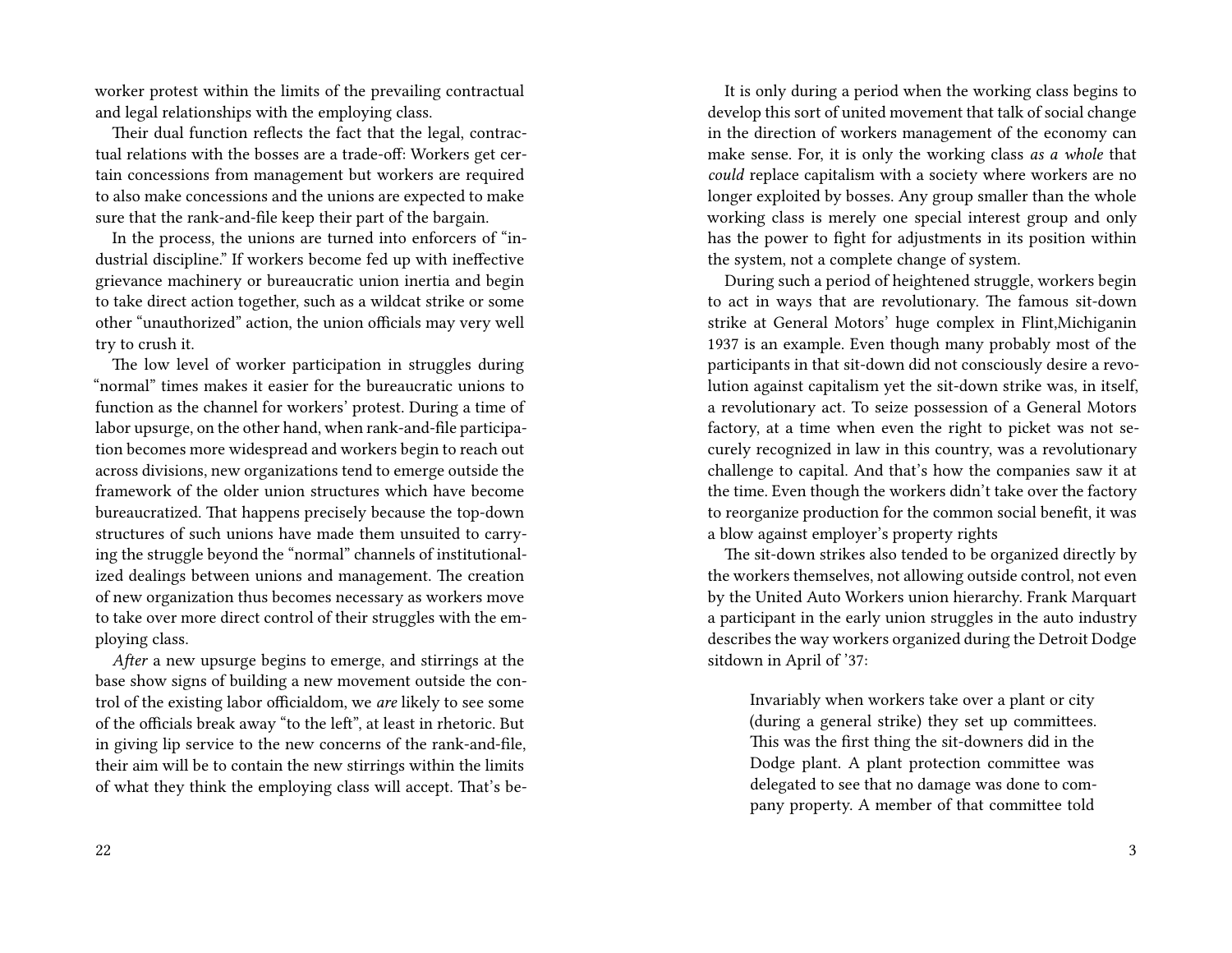me, y protecting the machines, we were protecting our jobs…Clean-up squads and scrub gangs have the plant a new look. As one striker put it: He had to clean the windows so we could see outside; they were so thick with grime that workers could not tell whether they were working the day or night shift. Food was brought to the plant by a caterer and a food committee supervised the mealtime arrangements. An investigating committee lost no time checking company records for espionage data…Other committees handled recreation, education, entertainment, and publicity. The Dodge sit-down strike, like other sit-down strikes in those days, became a model of workers' control not control of production, but control of the plant. (An Auto Workers' Journal, p. 78)

In taking over control of the plant, controlling the sitdown directly, and creating their own organization, the workers' action points to the possibility of workers self-management of the economy. Some participants in the sit-downs recognized this possibility:

When we took over the plants we set up a government, a government of committees; all our activities were planned by committees. If we had to, we could have operated the plant by committees and made a better job of it than management does. Who gets out production when the plants operate? Who machines the parts and assembles the cars and works on the lines? The workers do all that. And if they can do it to make stockholders rich why can't they do it for themselves I mean why can't the working people run the factories and the

provide a framework for the direct participation of the mass of society's workforce, which unionism can do, at least at the high points of struggle. Direct participation in the actual activities of the labor political party is always limited to a small minority of people.

On the other hand, even the bureaucratic unions are more genuine mass organizations than political parties. These is mass participation in activities such as strikes and mass meetings at which negotiating proposals are discussed and contract votes are conducted. Of course, the union bureaucracy tries to manipulate these events but they are mass events, nonetheless, and the union hierarchy is only one factor. Workers are often able to exert some direct control on what the bureaucracy can do: unacceptable contracts may be voted down, unauthorized on-the-job actions such as slowdowns may take place, and so on. But rank and file workers have no such avenues for exerting day-to-day pressures on labor political parties.

#### **Two Sides to Bureaucratic Unionism**

The term "union" originated because workers took action "in union" with each other in opposition to the discontents of work subject to boss power and exploitation. But today the unions are not merely associations of workers that rely on the willingness of workers to support each other in day-to-day dealings with employers.

Rather, the AFL-CIO-type "international" unions today are more like a social service agency controlled at the top by professional bureaucracies, just as a Health Maintenance Organization or other social service agency is. Their contractual relations with the employers provide workers with a kind of "job insurance", and the processing of grievances is rather like a claim filed with your health insurance company.

The unions "represent" workers, and they do provide, especially at the local union level, a channel for worker protests and concerns. At the same time, they are committed to containing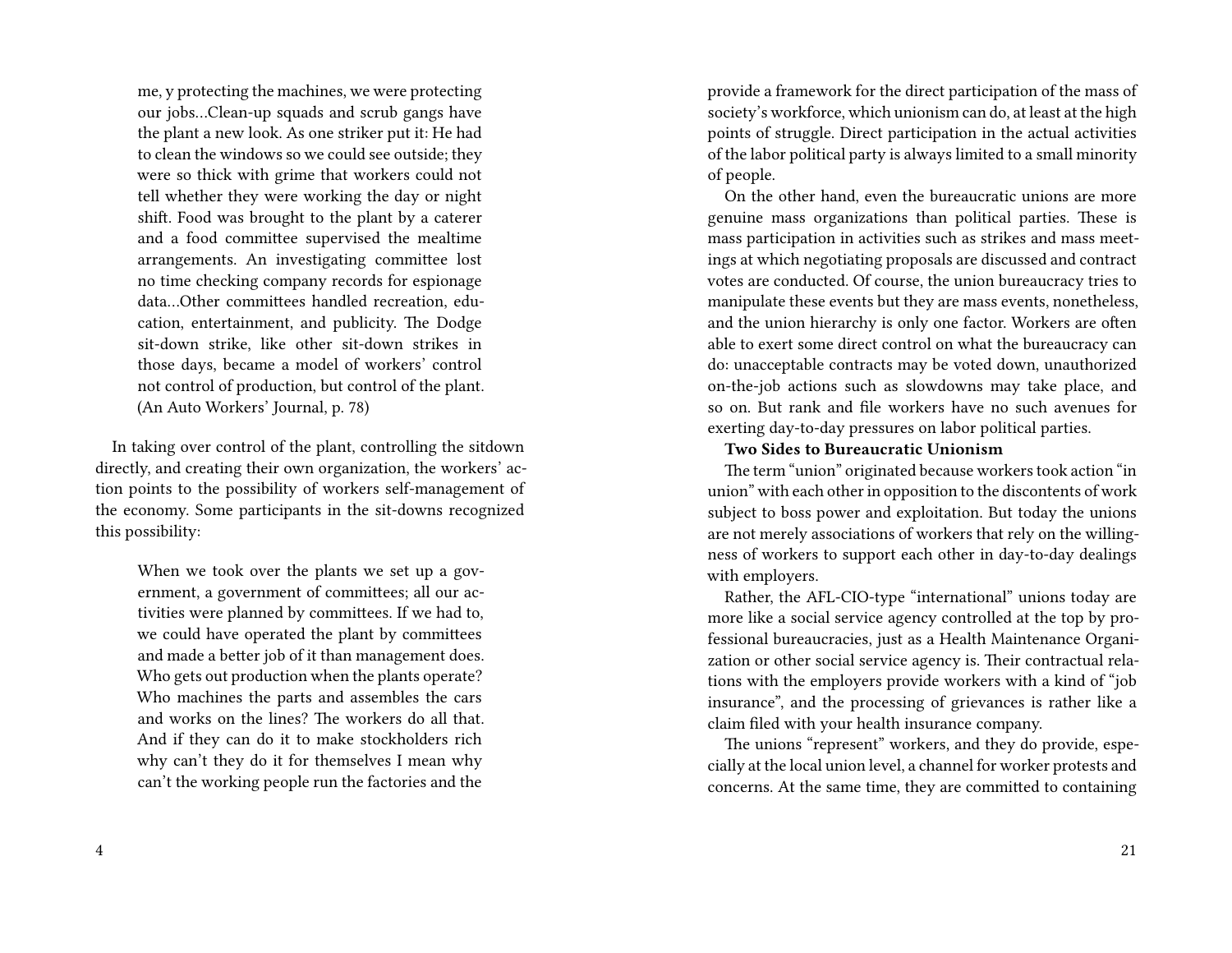ers have less direct leverage. In a direct confrontation with supervision on the shopfloor, management is out-numbered by workers, and management is deprived of the cooperation from the workforce that is essential if the employer's operations are to continue. In the halls of Congress, state legislatures, courtrooms or Labor Board hearings, on the other hand, advocates of worker interests have no such numerical superiority or direct leverage.

There are various American leftists who look to the formation of a labor party as a way of advancing the struggle for social change. However, the European labor parties are – like the union bureaucracies – part of the bureaucratic residue left from past periods of upsurge in those countries. The mass labor parties in Europe emerged after intense periods of struggle in the 19th and early 20th centuries had heightened workers' sense of a conflict of interests with the bosses and thus led to the liberal business parties (the European equivalent of the Democratic Party in this country) losing credibility among working people.

Like the union bureaucracy, the functioning of the labor parties does not work towards change of the basic way society is organized but seeks organizational survival *within* the capitalist system. This accommodation to the system is not accidental but would tend to happen to any mass political party that pursues positions of responsibility in the bosses' state through the electoral arena.

The bureaucratic nature of such parties can be seen if we consider that it would be even more difficult for working people to control elected representatives (and other labor party leaders) than it is to control the bureaucratic unions.

People vote only every several years. Voters only determine who gets to hold office, not what legislation should be passed, or what the party will actually do. There are not mass meetings of working people in the various districts between elections that the representatives must answer to. Political parties do not

mines and the farms and the offices for the benefit of all the people?<sup>1</sup>

But in saying that American workers were acting in revolutionary ways in the '30s, I am not saying that the workforce was about to overthrow capitalism or prepared for a complete change of system.

A workers revolution is an historical period of longer or shorter duration during which working people develop their power through collective action and solidarity and develop their cohesion, self-confidence and self-conscious aspirations towards replacing the bosses and creating their own system of workers management of the economy.

When people hear the word revolution often they think of guns and violent conflicts, and the downfall of governments. But that is not what I mean by workers revolution, which is a more deep-seated process leading towards basic change in how society is organized. There may be violent conflicts during a workers revolution, if the bosses' system employs violent means to save its crumbling order. But that violence would indicate that a change has already been taking place in the action and consciousness of the working class. And it is this change in the working class — its increasing rejection of the bosses' system in practice — that is the real revolution.

A revolution in this sense does not develop all of a sudden. Long before the working class is ready for a head-on challenge to boss power, the tendency towards workers' control of their own lives and work, towards solidarity with each other in opposition to their exploitation by the employing class, begins to be expressed in acts that we can say are revolutionary We hope that these revolutionary tendencies can be developed into a movement, a revolutionary unionism that facilitates greater cohesion and self-confidence, the extension of the movement,

<sup>&</sup>lt;sup>1</sup> Footnote: A participant in the Flint sit-down, quoted by Marquart in An Auto Worker's Journal, p. 143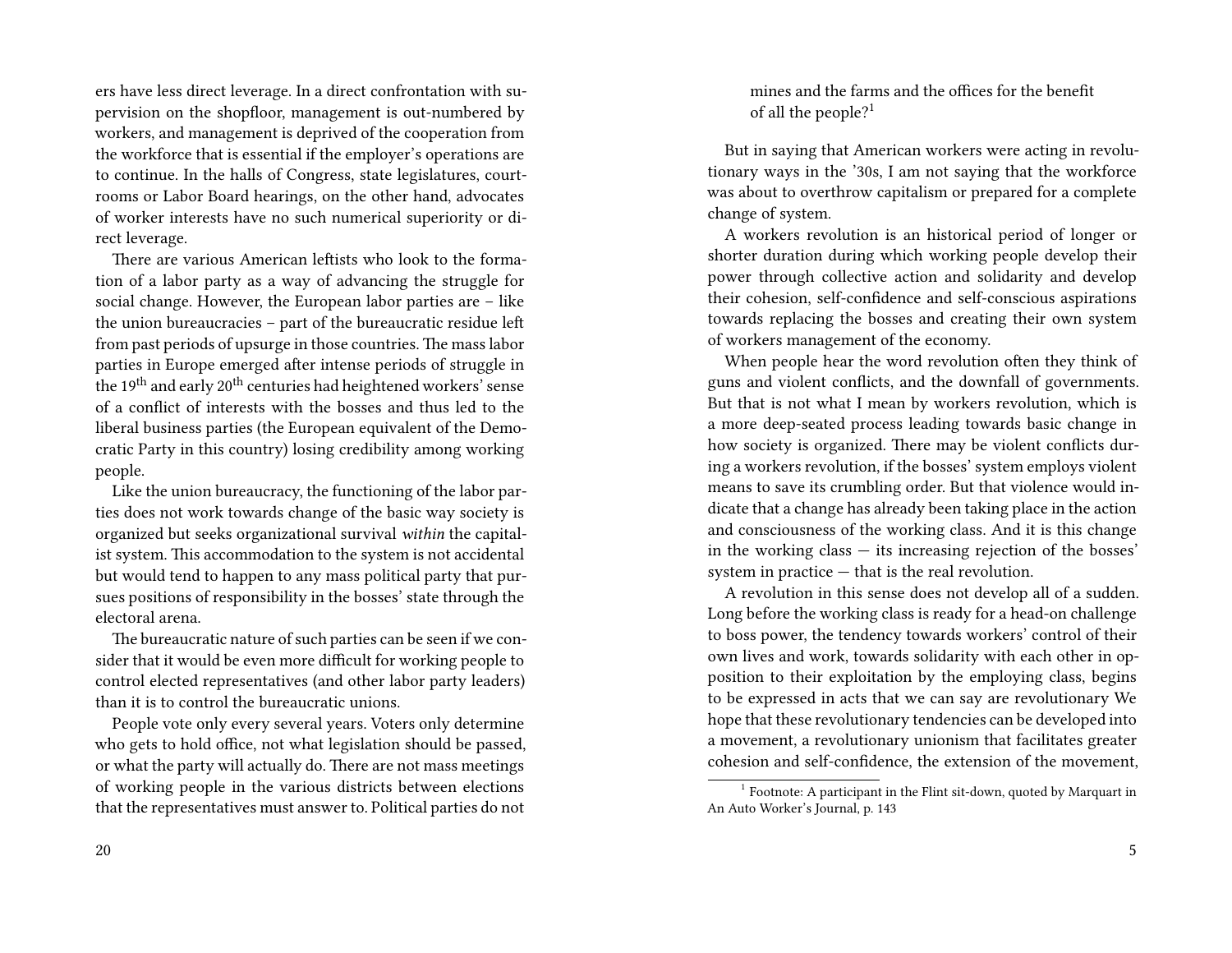and the clearer awareness of the possibilities of social change that are contained in worker solidarity. But it is not inevitable that these embryonic tendencies will develop fully and place social transformation on the immediate agenda.

The embryonic revolutionary tendencies in a period of more widespread struggle are bound to co-exist with tendencies that accept capitalism, tendencies to accommodate to boss power. This contradiction has its foundation in the life of workers under capitalism. On the one hand, there exists a fundamental conflict of interests between workers and those who profit off our labor, between those who have power in the economy and those who are subject to its dictates on a daily basis. This conflict of interests leads to workers resistance, to strikes, worker organization.

Yet, as long as capitalism is intact, we also must sell the employers on our capabilities; we must cooperate with the bosses to live. The extent to which most workers will be inclined to accommodate to the employers depends on workers' sense of the relative power that they and the bosses possess in the immediate situation.

There are thus two contradictory forces that shape worker consciousness: on the one hand, the desire for control over our own lives and the need for solidarity with fellow workers, and, on the other hand, the need to cooperate with the bosses' institutions in order to prosper within this society.

In working class consciousness these two forces are reflected in two contradictory conceptions of the world and of workers' place in it: One that affirms the right of the employers to manage and make profits, and one that puts workers' interests first and assert workers' control.

The various institutions that affect popular consciousness, such as the press and television, schools and colleges, tend to reflect the needs and interests of the business class. Newspapers and book publishers, TV stations, and so on are also businesses and this shapes the environment for ideas in those institutions. hungry employers who are led to attack workers' wages and conditions in their competitive struggle to prosper in the marketplace.

Yet, on the other hand, mass membership involvement and direct action weakens the role of officials in the labor movement and leads to risky confrontations with the bosses and the government. Caught between these two forces, the union bureaucracy seeks a "neutral" outside agency that can control the employers, minimize the vicious effects of competition, and this protect worker interests within the system without the risky and "uncontrollable" results of mass worker activity. This is why the union bureaucracy tends to be attracted to a socialdemocratic ideology of state regulation of capitalism.

Yet, this ideology is unrealistic. The state is certainly not "neutral" in the struggle between classes. It can *appear* independent of the employers, however, because it is not directly controlled by any one particular employer or faction of the business class. Moreover, it has separate institutional identity and decision-making system (elections, legislatures, courts, etc.).

The independence of any particular employer reflects the fact that the function of the State is to synthesize the interests of all the bosses, and regulate the overall workings of the system in the interests of the business class as a whole.

The State's existence as an institution of the bosses is shown by the various mechanisms that insulate the state from control by the working class – unelected Judges at the Federal level, huge unelected bureaucracies, absence of mass assemblies of the populace to control what government representatives do, no provisions for recall at the Federal level, long terms of office for top posts, etc. This becomes clearest during strikes, when court injunctions and police strike-breaking show which class the State is responsive to.

To channel worker discontent away from direct action in the workplaces to the legislative arena is thus to remove it from direct control by working people and relocate it where work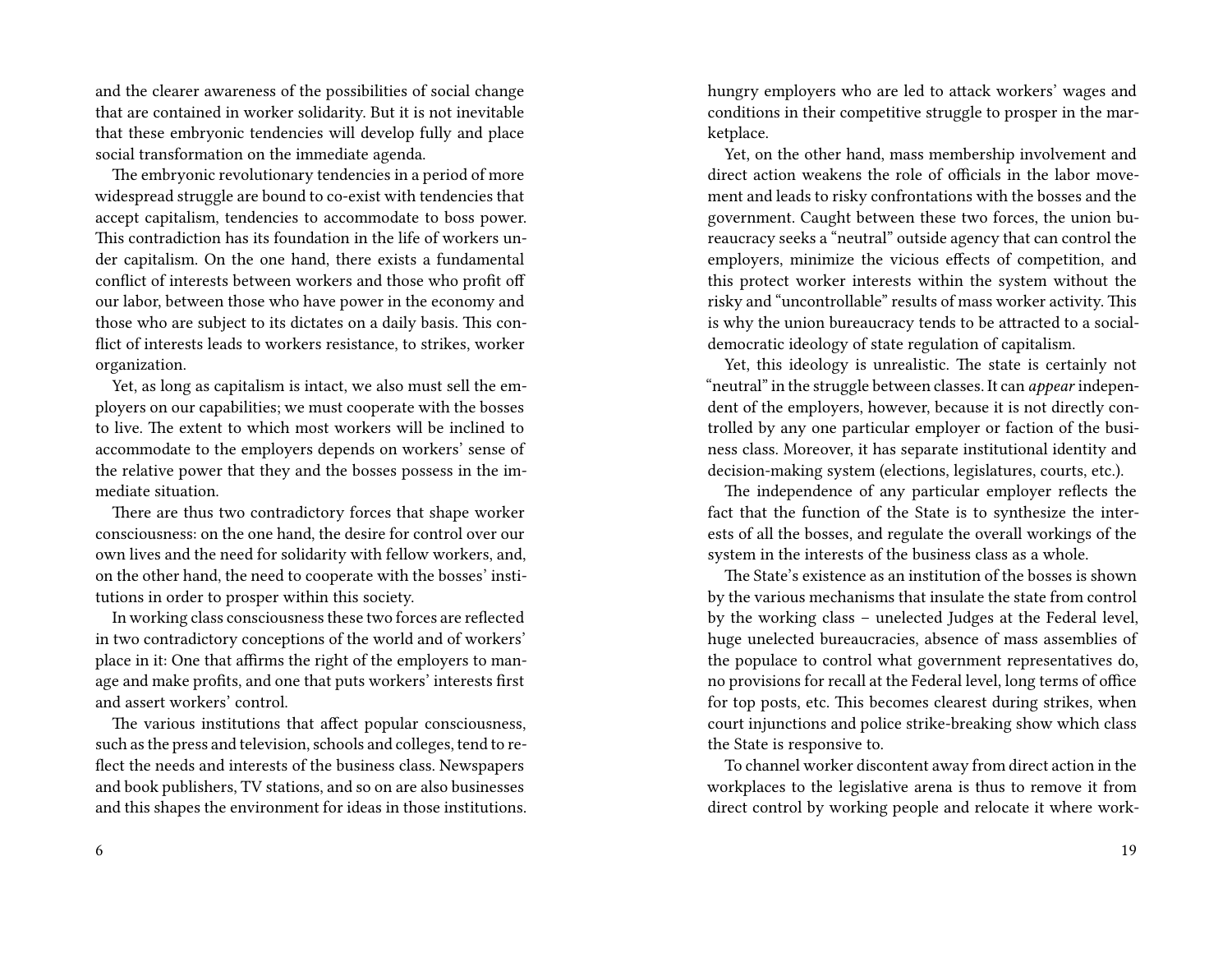[\*Jerry Harris, The Changing Face of Labor, pp. 24, 29. This pamphlet was published by the Federation of Revolutionary Socialists, the remnant of the Communist Party (Marxist-Leninist), a pro-China group.]

This viewpoint, however, fails to understand the nature of the union bureaucracy, and the role that electoral politics plays in the labor movement.

The official hierarchy that presides over the labor movement has become entrenched and divorced from the rank and file during the long periods of capitalist stability and lower levels of workers struggle. The prevailing setup of contractual and legal relations between bosses and workers represents the accumulated class compromises from earlier periods of struggle. The labor bureaucracy exists to administer this class compromise. These compromises may have represented gains for workers in the past. The problem is that they also imposed various limitations upon carrying the struggle further – no- strike clauses, injunctions against mass picketing, laws against sympathy action ("secondary boycotts"), and so on. In working to keep workers' actions within the limits of the prevailing contractual and legal relationships, the officials play an essentially conservative rule. Rather than mobilizing the rank and file for action, officials of the AFL-CIO type unions have preferred a strategy of minimizing their losses by avoiding all out confrontations with the employers.

#### **The Role of Electoral Politics**

The importance of electoral politics is that it functions as a *substitute for direct action*. In channeling worker protest into voting, the officials can appear to be pursuing workers' interests while avoiding the risks and disruptions of direct struggle. The bureaucracy does not have an identity of interests with the rank-and-file. On the one hand, the existence and stability of the union organization is threatened by arrogant and profitEven if no overt censorship takes place, the people who work in, and manage, newspapers, schools, training programs and so on want to prosper. And in the normal working of the system their opportunities depend upon accommodation to the interests of the employing class. Thus, the ideas that become dominant at a given time are normally those that have the best "fit" with the concerns and interests of the business class.

The power of the bosses' institutions, and the need for workers to accommodate to these institutions in normal times, means that in such times many workers tend not to challenge the dominant ideas of capitalist society: the companies' need for profit, the right of management to run the plants, patriotic support for the bosses' government, the advantages of "free" enterprise and so on.

Many of the participants in the sit-down strikes might have accepted these elements of the system in the abstract, if they had been queried in the privacy of their home by a journalist from the *Detroit Free Press* even though their action in seizing the plant contradicts the values of the system. A revolutionary conception is implicit in the workers' action, even if it has not yet been clearly worked out in their thinking. Antonio Gramsci characterized this sort of contradiction in these terms:

This conflict between thought and action, that is, the co-existence of two conceptions of the world, one affirmed in words and the other explaining itself in effective actions, is not always due to bad faith. Bad faith…is not a satisfactory explanation when the contrast shows itself in the life of large masses: then it cannot be other than the expression of more profound contradictions of an historical and social order. It means that a social group, which has its own conceptions of the world, even though embryonic (which shows itself in actions, and so only spasmodically, occasionally,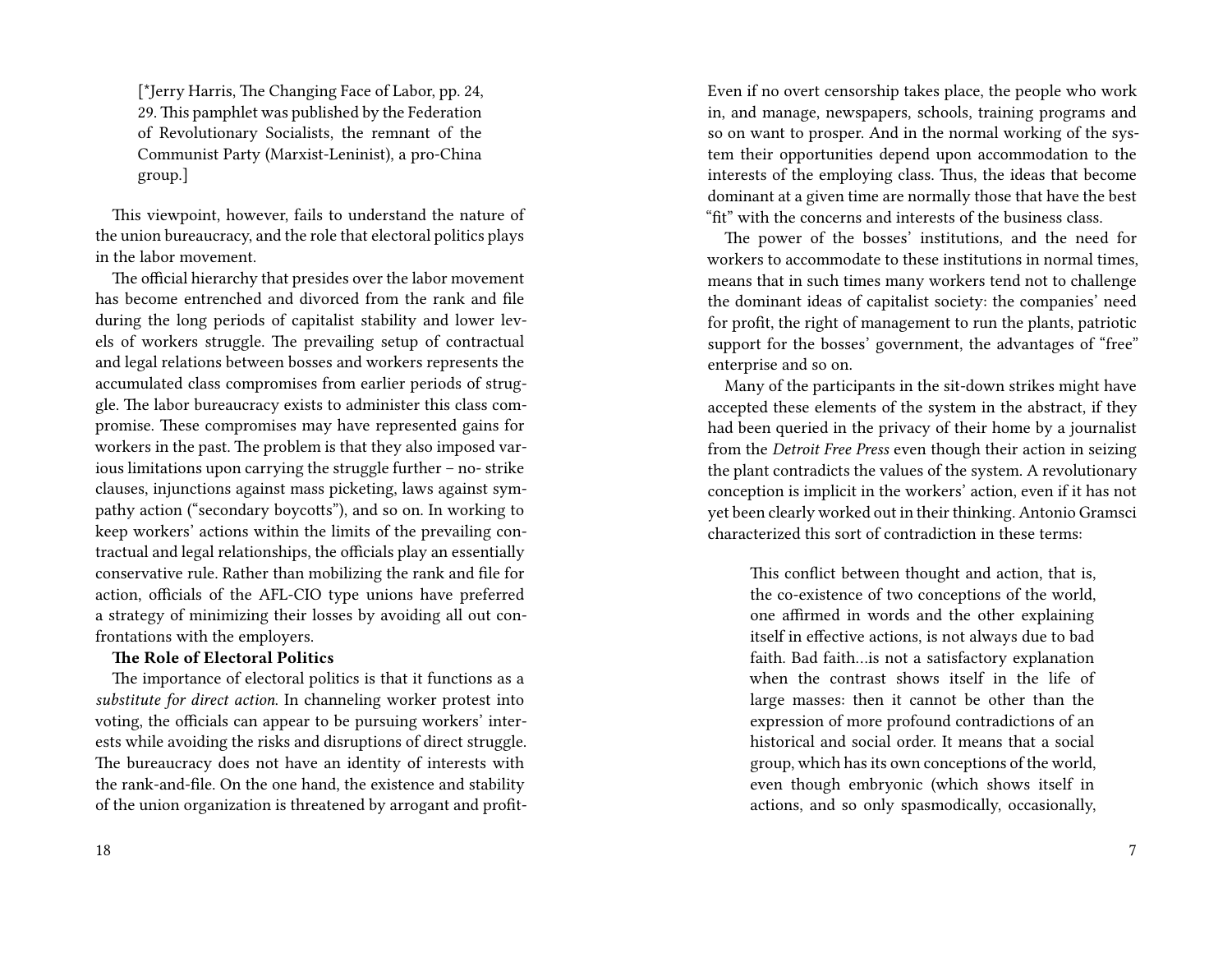that is, when such a group moves as an organic unity) has, as a result of intellectual subordination and submission, borrowed a conception which is not its own from another group, and this it affirms in words. And this borrowed conception it also believes it is following, because it does follow it in normal times, when its conduct is not independent and autonomous but precisely subordinate and submissive. (The Modern Prince, p.61)

The heightened cohesion and broader solidarity of a period of upsurge gives working people the power to ake changes. But in many cases these high points of past struggle did not lead to a revolutionary climax, to workers actually challenging the employers for control of the society.

Workers may have felt that they did not have the power to pursue more far-reaching changes. If so, a more protracted struggle against the system will seem too risky and lose support among the workforce. As the employers respond to increased worker power with concessions, many workers become more willing to accept a compromise, to sign a contractual agreement. As gains are made higher wages, more respect from supervisors, and so on some workers may feel that they have achieved much of what they wanted and feel less motivated to pursue further struggle.

In addition to periods of upheaval, when the big surges in unionism have occurred, there have also been long periods when relative calm has returned to relations between the workforce and the employing class, such as the long period of growth, and increases in relative prosperity, during the '50s and '60s. Bureaucracy tends to dominate the labor movement during these normal periods. The lowered level of rank-andfile participation and solidarity shifts the balance of power to the advantage of the employers. The employers thus have

idea is that the employers offensive will force the union leaders to initiate a fight back, more radical criticism of the system, mobilize the masses of numbers, or at least facilitate this, in order to protect their own organizations. Though this motion of the bureaucrats may be limited it will provide an opening so the argument goes, for advocates of more fundamental change to provide the developing movement with a more radical vision. Here is it typical statement of this viewpoint:

William Winpisinger, the most outspoken top labor official, is from the machinist union. Whether or not you're for Winpsinger's social democratic version of welfare state capitalism, when he gets on national TV and calls himself a socialist it's an eye opener for most workers …. While Winpsinger's "socialism" doesn't challenge capitalism, it does offer a broad program of social reformism, which goes beyond the narrow economic demands of business unionism ….

In today's labor movement this reformism plays a mainly a positive role. The question of the political independence of labor, a limited criticism of capitalism, the questioning of a bit of that investment policies and the rights of communities, all these and more are positive directions from the social democratic wing of the union hierarchy. This shouldn't imply that the left should simply tail after social democracy and withhold criticism. Vacillation, talking tough with no action, sellouts on shopfloor issues, all these and more are well known problems when dealing with social democrats. But in today's conditions there is still good ground for a working relationship to help move labor in a left direction\*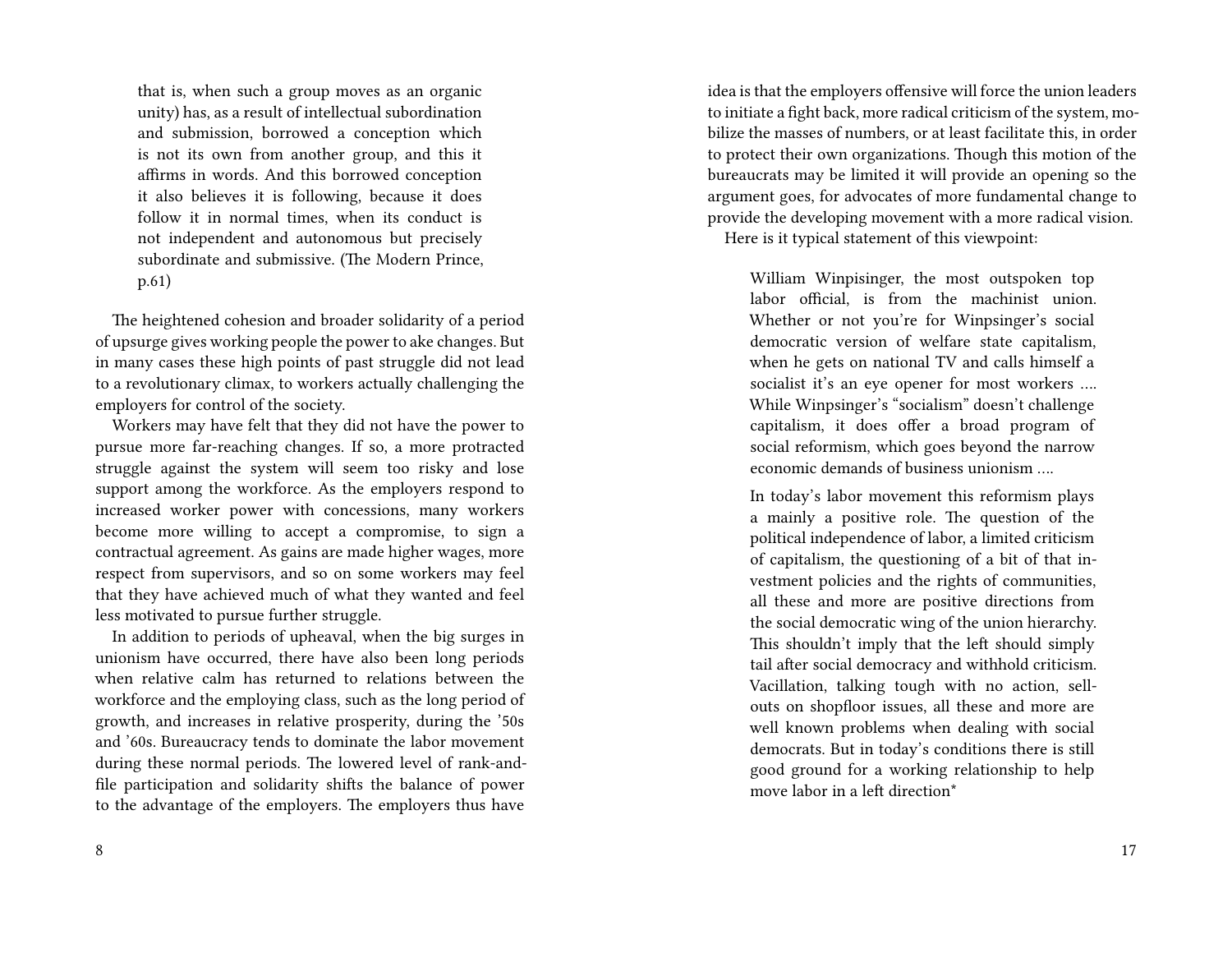out rank and file interests in order to maintain the safety of "their" organization.

C. Wright Mills once described the union bureaucracy as "managers of discontent". Instead of merely opposing worker protest, they aim to channel it away from disruptive direct action and into bureaucratic grievance procedures and electoral politics.

To be able to carry this out, they try to maintain the allegiance of the membership. They can do this most effectively when management is willing to make concessions.

## **Will the Bureaucrats "Move Left"?**

Employers have been more willing to grant concessions to labor during periods of rapid growth – such as the 50s and 60s – when high profits make it easier for employers to buy labor peace. But since the early 70s the economy has been stagnating. Many industries have been plagued by periods of too much production capacity around the world to keep profits from falling. This makes for tougher competition for restricted markets. Employers are, thus, prompted to take a tougher stance toward organized workers.

A widespread employers offensive has picked up steam in the 70s and 80s and the unions have been under pressure for endless concessions. In their drive to cut down wages and conditions, and to break the unions if they get in the way, the employers' offensive threatens the very institutions that the labor bureaucracy depend on. When the leaders can't get concessions from the employers to market to the rank and file, this discredits the leadership in the eyes of the membership. The plant shutdowns, mass layoffs and union busting have drastically cut union membership, thus eroding the financial base of the bureaucrats operations.

The situation has lead a number of American leftists – from former Maoists to social democratic reformers – to take the position that we should support the "left wing" of the union bureaucracy – the leaders who talk more militant or leftist. The

more power to exact concessions from labor organizations. The pressures of maintaining and administering an ongoing contractual relationship with the employers in such an environment tends to encourage the development of top-down hierarchy in unions.

In making contractual compromises, the employers respond to the power that workers developed during high points of struggle. But the employers' concessions higher wages, restrictions on management actions, etc. – are not without cost to the companies. Thus, capital will tend to agree to a compromise only if it can get concessions in return.

Moreover, the employers will be reluctant to enter into this contractual bargain if they are not confident that the union will carry out its side of the deal. The bosses will prefer to deal with an organization run by responsible officials who will compel membership to adhere to the contract.

The employers want labor peace in exchange for contractual compromises, and this has typically meant the requirement that the union avoid direct disruption of work in response to daily discontents and grievances. The result was no-strike clauses and various forms of mediation, grievance boards and such, which remove the grievance from the shop floor and place it in the hands of officials. It thus becomes less likely that a grievance will become a mass event to be dealt with directly and collectively by a group of people who work together. In the post-World War IIUSAa sharp distinction was thus developed between contract administration i.e. processing grievances and negotiation of new contracts, and the disruption of work was increasingly restricted to contract struggles, which occur at predictable times.

The daily conditions of work in a situation of being subject to management power and exploitation naturally leads to discontent and grievances which might provoke direct protest by the workers. If an organization were merely an association of workers on the job, and was not subject to external control, such an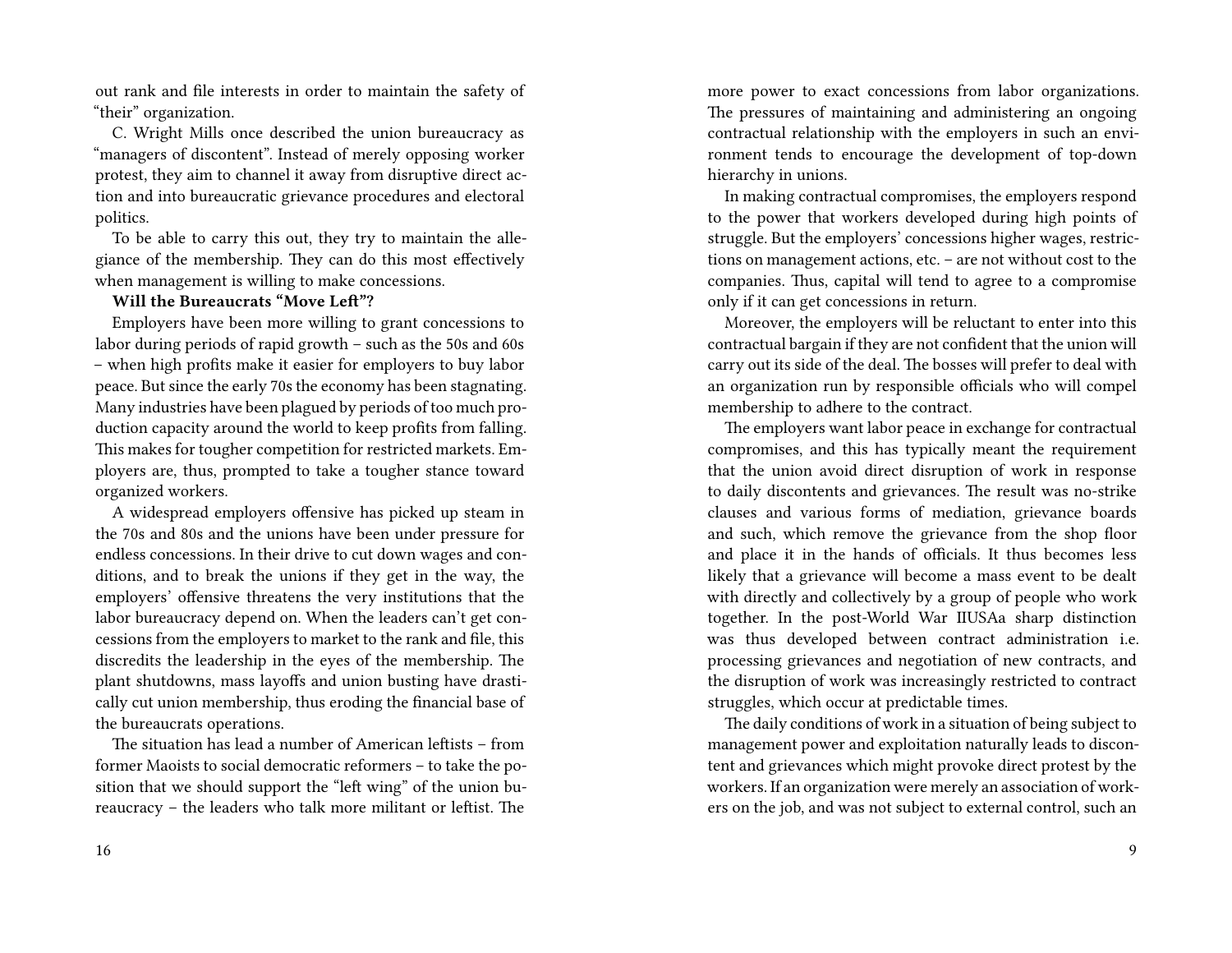organization would tend to respond directly to the immediate concerns and moods of the workers. But an organization that is apt to unleash actions that disrupt production at any time is not a good candidate for a stable bargaining relationship with management and is likely to encounter intransigent opposition from the employers.

This does not mean that organizations run directly by the workers themselves could not be maintained. Bureaucratic control is not inevitable. But during normal times the low level of rank-and-file participation, and the pressures of maintaining contractual relationships, tends to facilitate a larger role for officials.

When the mass of union members have little or no interest in participating in the process of discussion and decision-making, except perhaps during an occasional major strike or contract negotiation, rank-and-file control of those who hold responsible positions, and of the evolution of the union, becomes more difficult.

Organizations run directly by the workers themselves, however, are more likely to emerge and grow during periods of heightened struggle and broader solidarity. During such a period employers may have no choice but to accept such organizations even though they would prefer a top-down union with responsible officials who will work to direct worker discontent into elections to decide who runs the bosses' governmental machinery, bureaucratic grievance procedures and other channels that are less disruptive than direct action.

The greater power that working people have during periods of mass upsurge also tends to make ideas of radical change seem more relevant. Insofar as workers develop a more radical conception of the goals and methods of unionism, this will tend to sustain mass participation. If the struggle is linked with goals of far-reaching changes in one's life, this provides more of a motive for getting involved.

To maintain their control or the labor movement. Direct action by workers lessens the role of the officials; if workers were to conduct struggles directly themselves, what need would there be for the officials?

For the same reasons, the officials will be antagonistic to independent organization and initiatives taken directly by the workers themselves. For, if workers are themselves organized on the job, this direct solidarity will better enable them to oppose management and initiate direct action, such as slowdowns or wildcat strikes. Such independent actions undermine the officials control over the labor movement and may lead to management reprisals that could be costly to the union organization.

To the extent that they can get away with it, officials will tend to protect the union by pursuing a policy designed to achieve acceptance in the eyes of the employers. This requires endless concessions to management. The officials will justify their actions in their own minds by confusing the interest of the organization with the interests of the workers.

In making concessions to management, and working to avoid worker direct action and militant confrontations with the bosses, the officials aim to avoid management reprisals. In protecting the existence of the organization, their rationalization is that this is also protecting the interests of the membership. Though a union organization is only a value to workers insofar as it could serve as a vehicle for their collective interests, the tendency of officials is to regard the organization as an end in itself, since their own special role and career depends upon.

But just because officials tend towards a policy of accommodation, this does not mean they will always be able to successfully enforce such a policy. To the extent that workers themselves are organized and act together "in union", to the extent traditions of local militancy and democratic participation have not eroded, the officials may be limited in their ability to sell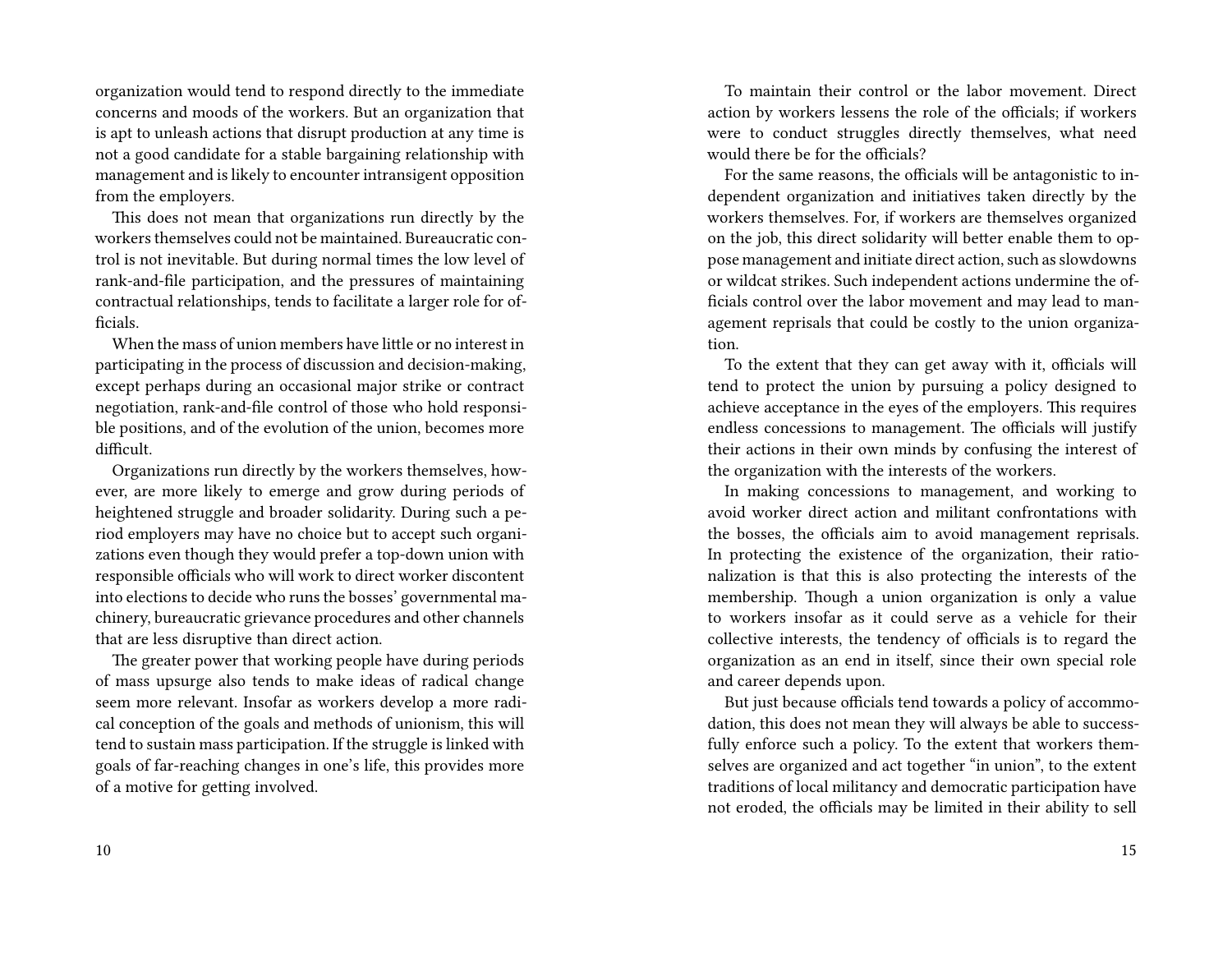portunity to speak in support of the policies of the hierarchy. And he bitterly attacked anyone from the opposition…. He knew that the more he proved his loyalty to the machine, the better his chances of getting on the international payroll. He remembered how convention delegates from his local union were rewarded for betraying their local's instructions. At a pre-convention local meeting, the membership voted to instruct their delegates to vote against…a dues increase. But when the delegates went to the convention the regional director met with a number of them and persuaded them to ignore their local's instructions and vote in favor of the dues increase. One of those delegates was a committeeman, highly regarded by his constituents, but when they heard how he violated the locals instructions they immediately called a meeting and voted to recall him. Soon after this happened he was appointed to the UAW international staff as a representative.

X knew that if you wanted to "get ahead", he must never voice opposition to any UAW policy, no matter how much he personally disagreed with it… For such loyalty…, X was awarded a job on the international union staff. (An Auto Worker's Journal, pp. 107–108)

No matter what their particular ideology is, the officials who run the hierarchical unions will generally work to contain struggles within the framework of their on-going contractual relationship with the employers, and will work to avoid the outbreak of direct struggle. There are two reasons for this:

To avoid risks to the organization they are responsible for, the organization that provides the basis for their career and prestige.

On the other hand, during "normal" times, when workers are more likely to expect only minor adjustments in the worker/ employer relationship – a few cents an hour more, some restrictions on what supervisors can do, etc. – they will often conclude that they would rather devote their time and energy to things other than meetings and controversies that have such a small impact on their lives.

During "normal" times the lower level of worker participation and restricted scope of struggles places sharp limits on the leverage workers have in conflicts with the employing class. The pressures of maintaining a contractual compromise with the employers in such a period tends to encourage the development of hierarchy in labor organizations. That's because the requirement of maintaining labor peace can be carried out most effectively when there are officials in a labor organization who are insulated from rank-and-file pressure.

If officials had to work under the same conditions as rankand-file members of the union, if they could be removed at any time by members of the organization, if discontents and grievances were dealt with collectively and directly by people on the job, if negotiations with employers were controlled at all stages by meetings of the ranks, this would leave little room for effective action by officials to concoct or enforce unpopular deals.

To be able to make the sorts of agreements that the employers are prepared to grant, there will be a tendency for officials to work at increasing their own control and restricting rankand-file control in the union.

### **Separation from the rank-and-file**

In this country this had led to the development of full-time paid positions, longer terms of office, top offices that are not elected directly by the rank-and-file, removing grievance settlement from the shopfloor, clauses in constitutions that permit full-time officials to impose dictatorships (called "trusteeships") over rebellious local groups, requiring sanction of of